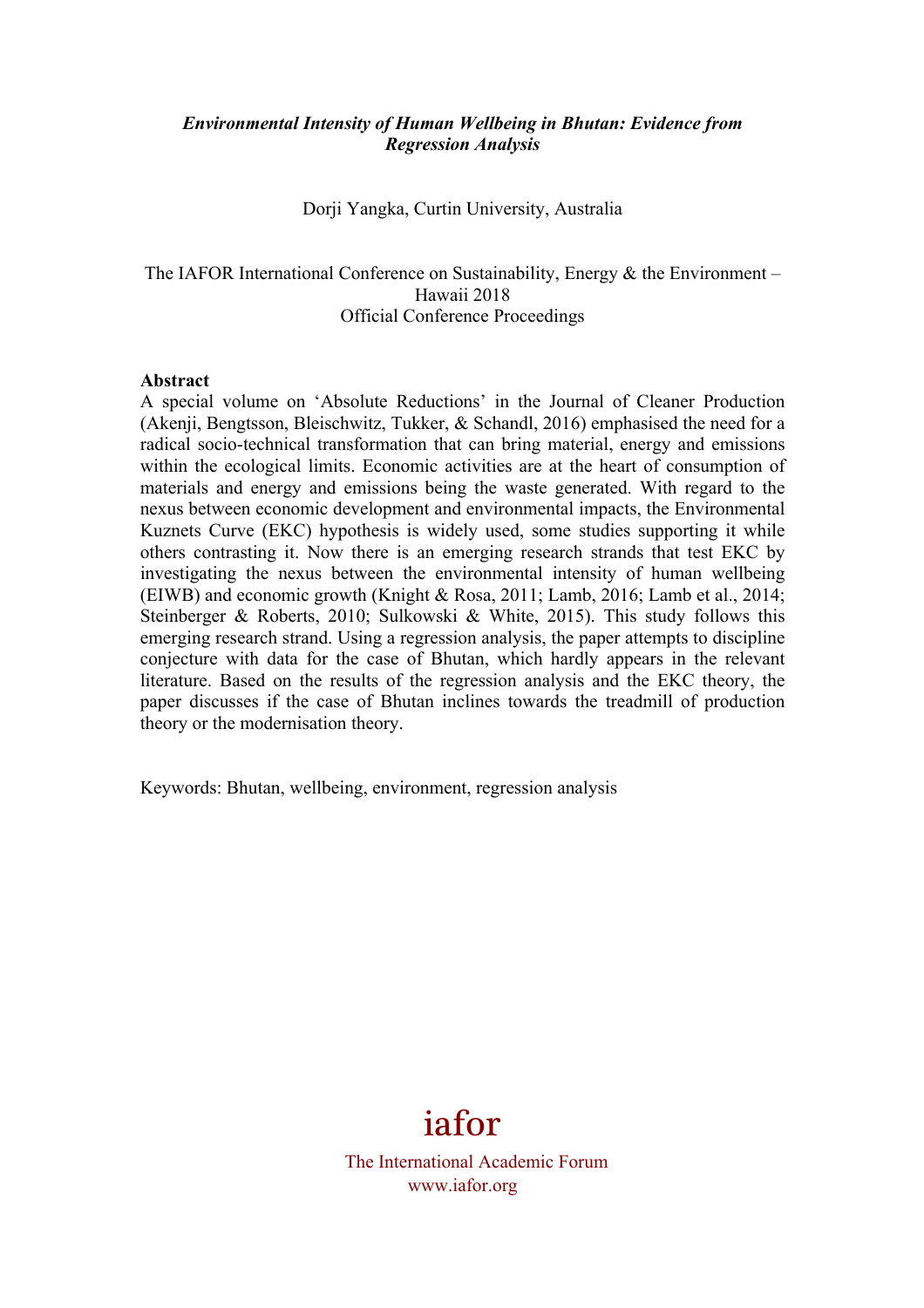### **Introduction**

The need for a radical socio-technical transformation that can bring material, energy and emissions within the ecological limits was emphasised in a special volume on 'Absolute Reductions' in the Journal of Cleaner Production (Akenji et al., 2016). Suggesting to consider sustainable development seriously. Sustainable Development requires living within the ecological limits that implies respecting the natural system and not to transgress the planetary boundary (Rockström et al., 2009). Maintaining symboitic relation with nature and balancing material and non-material components of human wellbeing are the key features of Gross National Happiness (GNH), the development paradigm pursued by Bhutan. Furthermore, Bhutan has pledged to remain carbon neutral till perpituity. Not surprisingly, net zero carbon emission is now being seen as the ultimate pathway to hold the global temperature rise below 1.5°C (Rogelj, Luderer, et al., 2015; Rogelj, Schaeffer, et al., 2015).

The goals of Bhutan are complex and challenging - requiring the integration of socioeconomic and environmental dimensions which is at the heart of Bhutan's GNH development philosophy that is increasingly associated to Sustainable Development (Allison, 2012; Brooks, 2013; Frame, 2005). However, until now no empirical studies exist for Bhutan on the nexus between economic growth, human wellbeing and environmental pollution vis a vis ecological stress, despite Bhutan wanting to remain carbon neutral as well as to be a middle income country by 2020 within its overarching GNH development philosophy. Thus this paper attempts to fill this gap by using the concept of environmental intensity of human wellbeing (EIWB) (Dietz, Rosa, & York, 2009, 2012; Knight & Rosa, 2011) to discipline conjectures with data. A report on the ecological footprint of Bhutan mentions about the possibility of research area on linking subjective wellbeing and ecological footprint (GNHC, 2014).

The rest of the paper comprises of four sections. A brief literature review is provided in the immediate section below followed by the regression analysis. Thereafter the results and discussions are elaborated with reference to the existing literature surrounding the complex relation between human wellbeing, economic growth and environmental quality. The findings of this research provides an answer to the question on whether Bhutan's development pathway follows the treadmill of production theory or the modernisation theory.

### **Environment and economic growth**

The nexus between economic growth and environmental quality are often explained using the Environmental Kuznets Curve (EKC) hypothesis starting with the works of Grossman and Krueger (1995). The term EKC was first coined by Panayotou in 1993 (Kijima, Nishide, & Ohyama, 2010). In the era of Sustainable development goals (SDG) and climate change, GHG emission is a key environmental issue, which is perhaps the greatest environmental issues being faced by humanity in the  $21<sup>st</sup>$  century. Encouragingly, the decoupling between economic growth and fossil fuels (the main source of greenhouse gases) is happening around the globe (Newman, 2017).

The relevance of the EKC theory were analysed using regression analysis on time series and cross-sectional data. For instance, Song, Zheng, and Tong (2008) used an Ordinary Least Square estimation for a cubic log-log model to assess EKC in the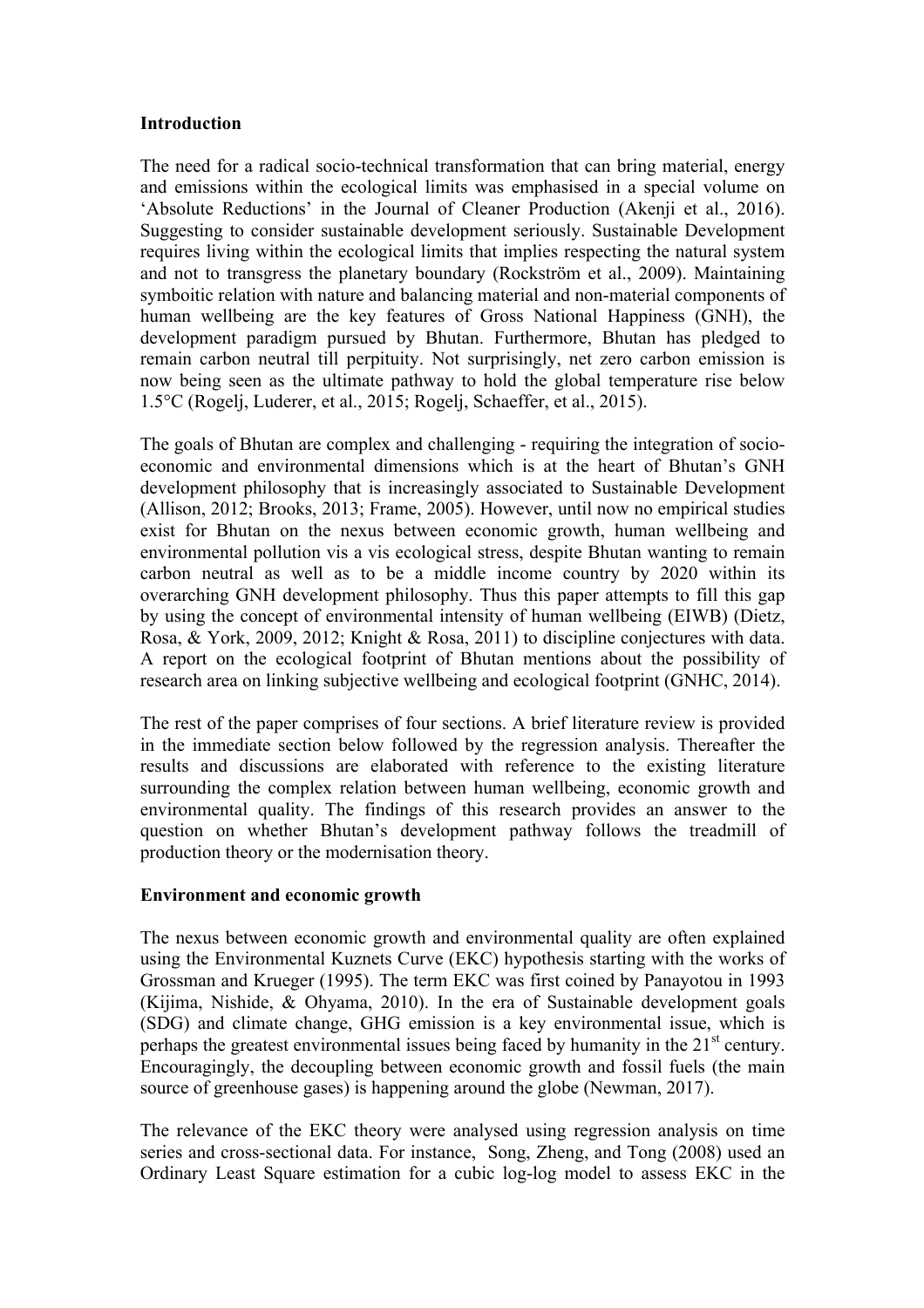provinces of China for three environmental degradation such as waste water, solid waste and waste gas. They found EKC for all the three environmental degradation. Pérez-Suárez and López-Menéndez (2015) used polynomial terms of GDP per capita as the independent variable to conduct regression analysis for 108 countries (including Bhutan<sup>1</sup>) to examine the EKC puzzle and found different patterns of EKC, while Bhutan along with other 10 countries showed 'other cubic pattern' of EKC. Almulali, Weng-Wai, Sheau-Ting, and Mohammed (2015) used a fixed effect and random effect model to conduct multi-variant regression to examine EKC in 93 countries and showed that the EKC holds for high incomes countries but not for low income countries. Other studies have demonstrated six different relationships besides the inverted U-shaped curve between economic growth and environmental pollution (Yang, Sun, Wang, & Li, 2015), suggesting no consensus on the validity of the EKC theory. Additionally it is also pointed out that there are numerous empirical studies but very few theoretical studies on the EKC (Kijima et al., 2010). Furthermore, it is increasingly acknowledged that there is no single model that fits every country or region, given that every country has different underlying factors that drive the correlation between human development and environmental stress.

Those research highlighted above applied EKC to investigate the relationship between environmental quality and economic growth, with no variables that address social goals or wellbeing. Now there is an emerging research strands that incorporated variable(s) capturing human wellbeing besides the variables on economic growth and environmental quality. These are discussed in the following section.

### **Environment, economic growth and wellbeing**

Applying a regression analysis for a cross-sectional data for 107 countries, Jorgenson (2014) finds that economic development leads to increase in carbon intensity of human wellbeing (CIWB). Similarly, using a regression analysis and a stochastic frontier production model for a cross sectional data for 135 countries, Dietz et al. (2009) showed that increasing environmental impact does not necessarily lead to greater human wellbeing and that the effect of affluence on human wellbeing characterises a diminishing return. Studies also found positive relation between income and carbon emissions measured by both consumption-based approach and territorial approach (Lamb et al., 2014) contrasting EKC hypothesis. A research at province level in China that investigated the effect of economic growth and technological changes on CIWB found that economic growth has a positive effect, while technological innovation has non-linear and negative effect on CIWB (Feng & Yuan, 2016). Vemuri and Costanza (2006) showed that natural capital has a significant and positive impact on life satisfaction making them to propose a National Wellbeing index which adds natural capital variable on the existing Human Development Index. Similarly, using a cross-national data on GDP per capita, subjective wellbeing index and ecological footprint for 105 countries, Knight and Rosa (2011) supported the treadmill of production theory but not the modernisation theory. There are other studies which demonstrated that energy and carbon emissions required for human development is decreasing over time (Steinberger & Roberts, 2010), suggesting that enhancing human wellbeing need not be in lockstep with resource depletion and environmental stress.

 $1$  This was the only reference the author came across that mentions about Bhutan.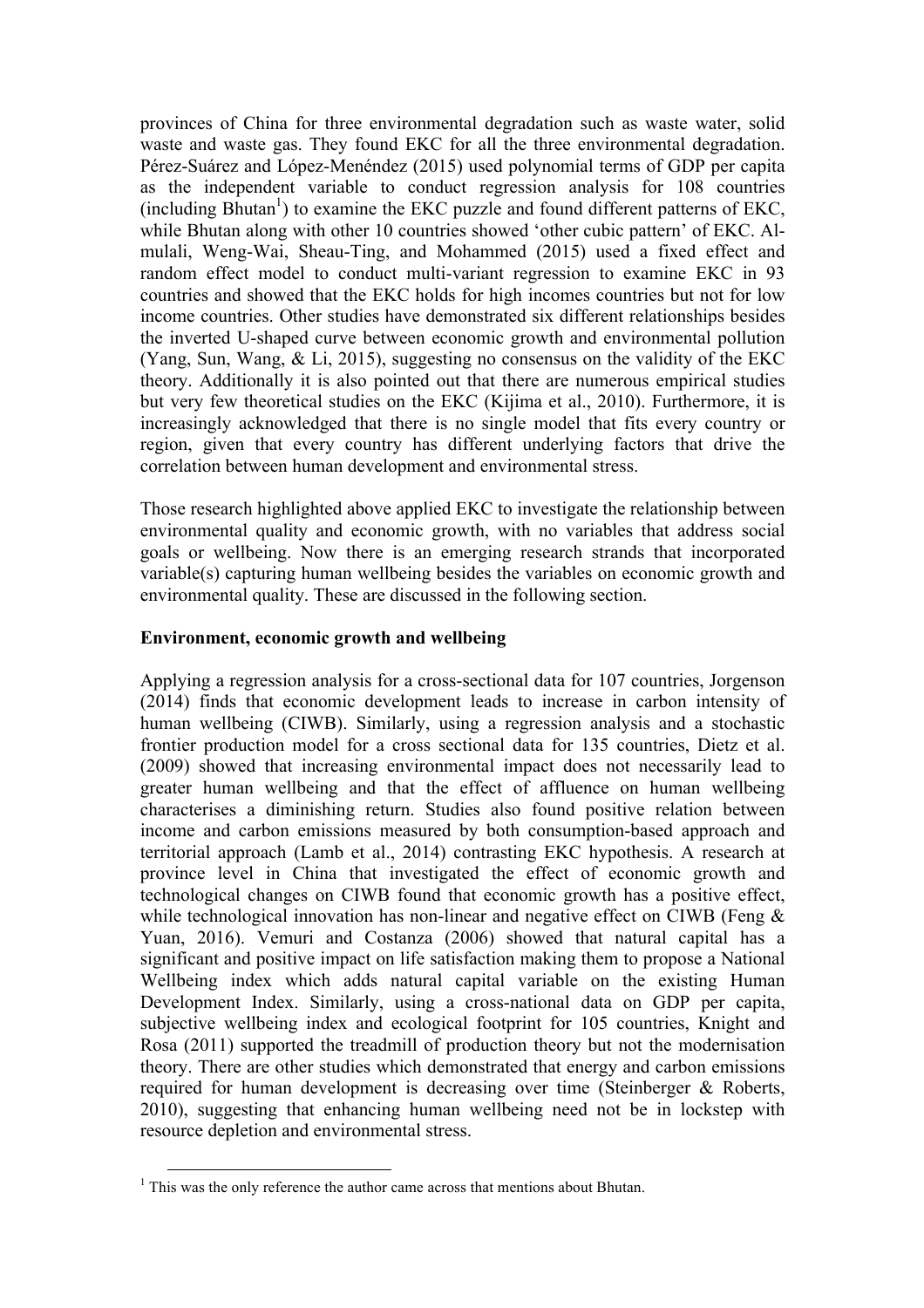# **Methodology**

In line with the existing literature, a multivariate regression technique is used to investigate the relationship between human wellbeing, environmental impact and economic growth, arguably capturing the three dimensions of Sustainability. The regression analysis is conducted using EViews, a sophisticated data analysis and forecasting tool developed with emphasis on time series analysis (IHS, 2014). To capture the environmental intensity of human wellbeing (EFWB) in Bhutan, the ratio variable between ecological footprint per capita (EFpc) and life expectancy (LE) was used along with GDP per capita (GDPpc) representing economic growth. The details on the choice of these variables are discussed.

# **The choice of variables**

The type of variables used for evaluating the environmental efficiency (or intensity) of human wellbeing vary depending on the data availability and scope of the study. For instance some studies has used  $CO<sub>2</sub>$  emission per capita as representing the environmental impact (Feng & Yuan, 2016; Lamb et al., 2014) (Jorgenson, 2014), others have used ecological footprint per capita (Dietz et al., 2009; Knight & Rosa, 2011). Similarly for human wellbeing, life expectancy was used as a proxy variable in some studies (Dietz et al., 2009, 2012), while others have used life satisfaction index (Knight & Rosa, 2011). The choice of variables for this study were limited by the availability of long time series data. Life expectancy and GDP per capita<sup>2</sup> were obtained from the data bank of the World Bank, while the ecological footprint per capita were obtained from the Global Footprint Network  $(GFN, 2016)^3$ . A longer life expectancy represents healthy living which ultimately boils down to physical fitness and good food – perhaps all of us wants to live longer even for a day. Similarly the ecological footprint measures the wholesome consumption level environmental stress exerted by a person onto the natural system. While GPD per capita as a measure of economic growth is well known.

# **The regression model**

In formulating an econometric functional form, inspiration is drawn from David Hendry's four golden rules, namely: 1) think brilliantly, 2) be infinitely creative, 3) be outstandingly lucky and 4) otherwise stick to being a theorist. To explore the relationship between ecological intensity of human wellbeing and economic growth in Bhutan and following the  $1<sup>st</sup>$  and  $2<sup>nd</sup>$  golden rules of David Hendry, this study explored the functional form specified in equation (1).

$$
EFWB = C + \beta_1 ln GDPpc + \beta_2 (ln GDPpc)^2 + \beta_3 (ln GDPpc)^3 + \beta_4 ln POP + \varepsilon_t
$$
 (1)

Where, EFWB is the ratio variable between EFPC and LE. C is the intercept. lnGDPpc is the per capita GDP in natural logarithmic form and the polynomial terms of GDPpc are centred by subtracting the mean of lnGDPpc to reduce collinearity (Knight & Rosa, 2011; York, Rosa, & Dietz, 2003). The linear and polynomial terms of GDPpc are being widely used in the EKC literature (Song et al., 2008; Yang et al.,

<sup>&</sup>lt;sup>2</sup> The per capita GDP were available from 1980 onwards only

<sup>&</sup>lt;sup>3</sup> The ecological footprint were made available upto 2012 only as per the data access provided by GNF.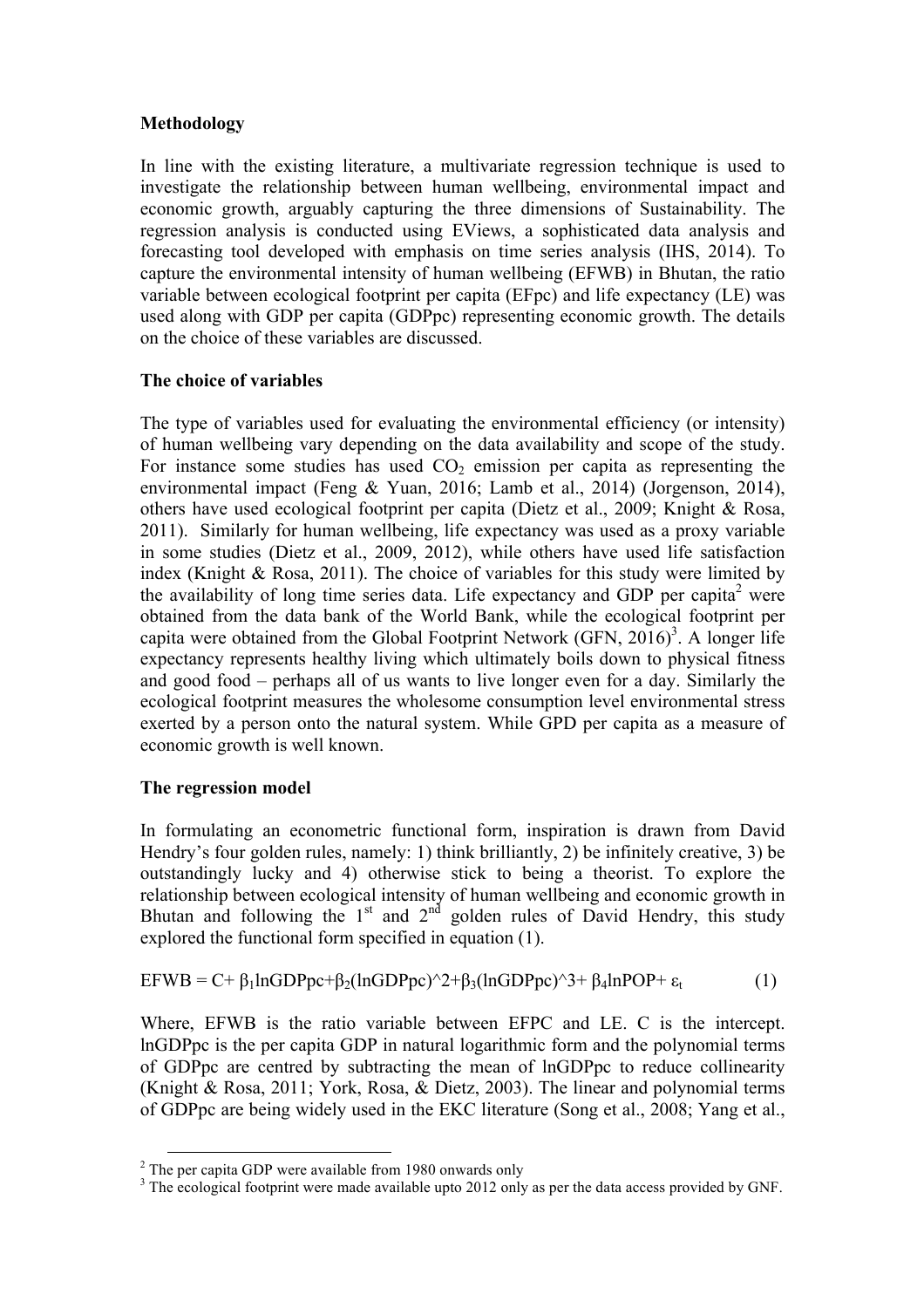2015). POP is the population and  $\varepsilon$  is the error term that captures those unobserved explanatory variables. Finally  $\beta_1$  to  $\beta_4$  are the coefficients of the corresponding explanatory variables that are of primary interest in this study, which are to be estimated by regressing equation (1) using EViews.

The above equation attempts to include everything within the available data that is necessary for modeling, but nothing more in line to the Occam's principle (Yang et al., 2015) to avoid under-specification as well as over-specification (Wooldridge, 2016). On regressing equation (1), it was found that the linear and the cubic terms of the GDPpc were statistically insignificant letting us to choose the reduce form model shown by equation (2).

EIWB = C+ β<sub>1</sub>(lnGDPpc)^2+β<sub>2</sub>lnPOP+  $\varepsilon$ <sub>t</sub> (2)

The functional form in equation (2) was treated to comply with Gauss-Markov assumptions for time series regression (Wooldridge, 2016). For instance, tests for the presence of serial correlation and heteroskedasticity were conducted using the Breusch-Godfrey (BG) LM test and Breusch-Pagan-Godfrey (BPG) test respectively (IHS, 2014; Wooldridge, 2016). Fortunately in this study we were outstandingly lucky (David Hendry's  $3<sup>rd</sup>$  golden rule) – the p values fail to reject the null hypothesis of no serial correlation and homokedasticity. These tests results also suggest that the functional form was specified quite well for the available variables. Furthermore, to avoid spurious regression arising from trending variables, equation (2) was regressed with time trend and the EViews output shows insignificant p value. No collinearity between the independent variables were observed as confirmed by the variation inflation factors which were within the acceptable range of 10 (Dietz et al., 2009; IHS, 2014; Knight & Rosa, 2011). The robustness of equation (2) was also checked through robust least squares method and Autoregressive Conditional Heteroskedasticity (ARCH) method showing no significant differences for the values of the estimated parameters and their associated standard errors.

# **Results and Discussions**

Equation (2) was estimated using the Ordinary Least Squares (OLS) estimation method in EViews and the estimated equation is provided in equation (3) with standard errors in parenthesis.

$$
EFWB = 13.51097 + 0.230104*(logGDPpc)2 - 0.873187*log(pop)
$$
  
(0.020551) (0.031331) (0.031331)

Adjusted  $R^2$  is 0.965284; standard error of regression is 0.030427.

The plot of the estimated equation shows a U-shaped curve as shown in Figure. 1. The estimated equation illustrates that the relation between the EFWB and GDPpc are positive and non-linear and that with population is negative, demonstrating that the findings of this study are partly surprising and the discussions are elaborated in the following subsections.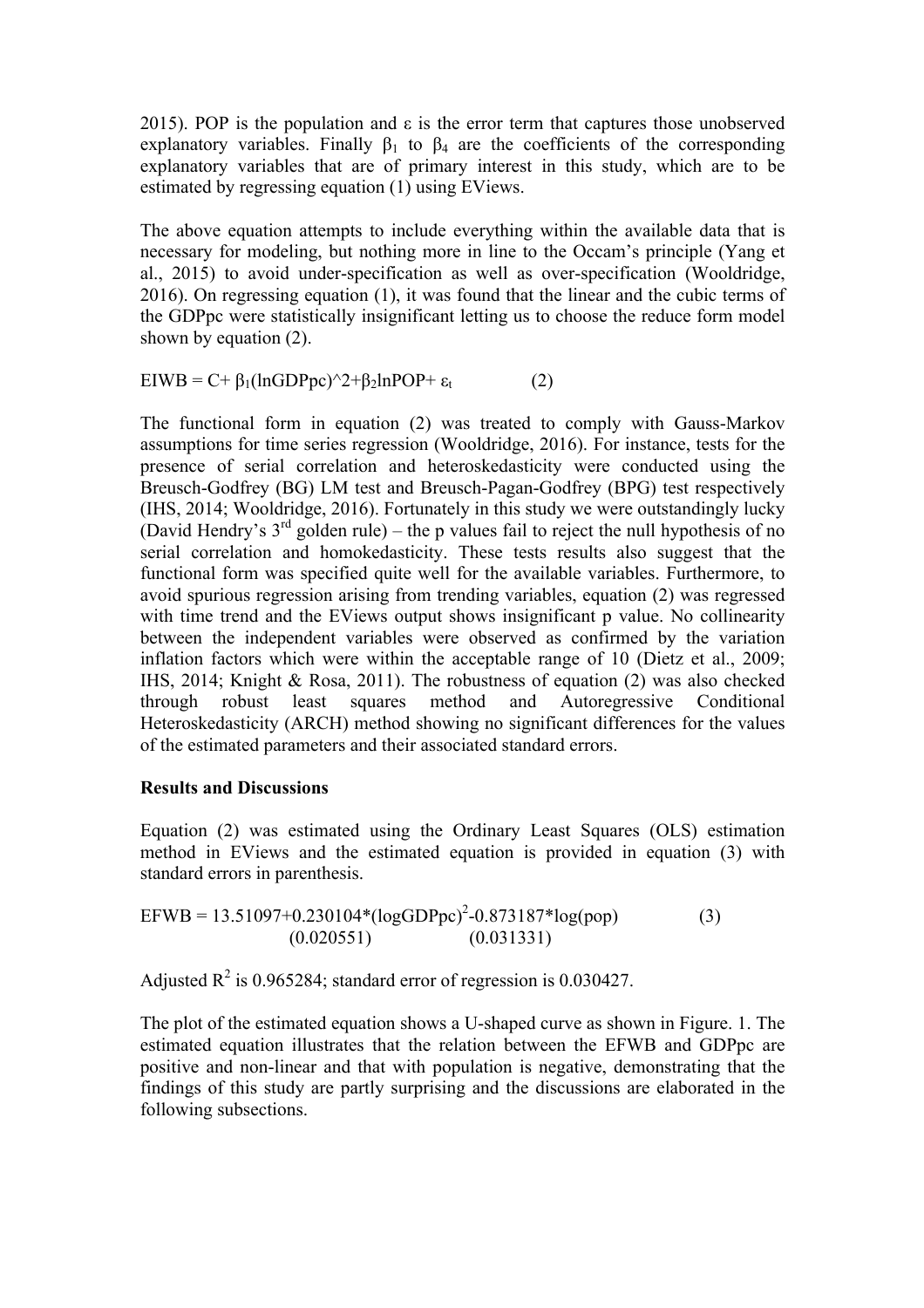#### **Discussion on the non-surprising result**

The non-surprising part can be referred directly from figure. 1 and the coefficient of the quadratic GDPpc term shown in the estimated equation (3). They show that the stress induced on the ecology for enhancing human wellbeing follows a significantly positive and curvilinear relationship with economic growth. The plot clearly shows a turning point beyond which increase in GDP per capita further intensifies the environmental intensity of human wellbeing, which clearly resonates with the central tenet of the GNH thinking, which seeks to balance ecology, economy and human wellbeing. In other words, after certain threshold growth in per capita GDP increases the ecological stress, clearly contradicting the modernisation theory but supporting the treadmill of production theory aligning with the findings for cross-sectional data (Dietz et al., 2012; Knight & Rosa, 2011). In this study we call it as the 'WE Kuznets curve' that illustrates the relationship between Wellbeing and the Environment vis a vis ecology – respecting the EKC literature and the recent surge in wellbeing research and in particular the happiness kuznets curve proposed by (Sulkowski & White, 2015). The GNH philosophy does not reject GDP, but side-lines GDP as the sole measure of human wellbeing and not surprisingly increasing number of research are showing that there is a threshold value beyond which increasing GDP does not commensurately leverage human wellbeing, thus characterising a diminishing returns.



Figure 1: EFWB versus per capita GDP

The turning point shown in Figure.1 is around US\$ 2100 (in between estimates), which is slightly lower than that of US\$ 2558 found for cross sectional data (Dietz et al., 2012). In a separate research, (Kubiszewski et al., 2013) found that genuine progress indicator does not increase beyond GDP/capita of US\$ 7000. In Bhutan, the mean monthly per capita household expenditure in the richest quintile is Nu. 17802, while that in the lowest quintile is Nu. 2468 (RGoB & World Bank, 2017). Now comparing these values to the threshold value in figure. 1, the household expenses of the richest quintile are higher by a factor of 1.6 (assuming US\$ 1 equals Nu. 63), whereas the lowest quintile are 4.5 times lower. This finding complements the need for absolute reduction in material (Akenji et al., 2016) by those in the richest quintile for the case here. This indicates that while the poorest could reduce their ecological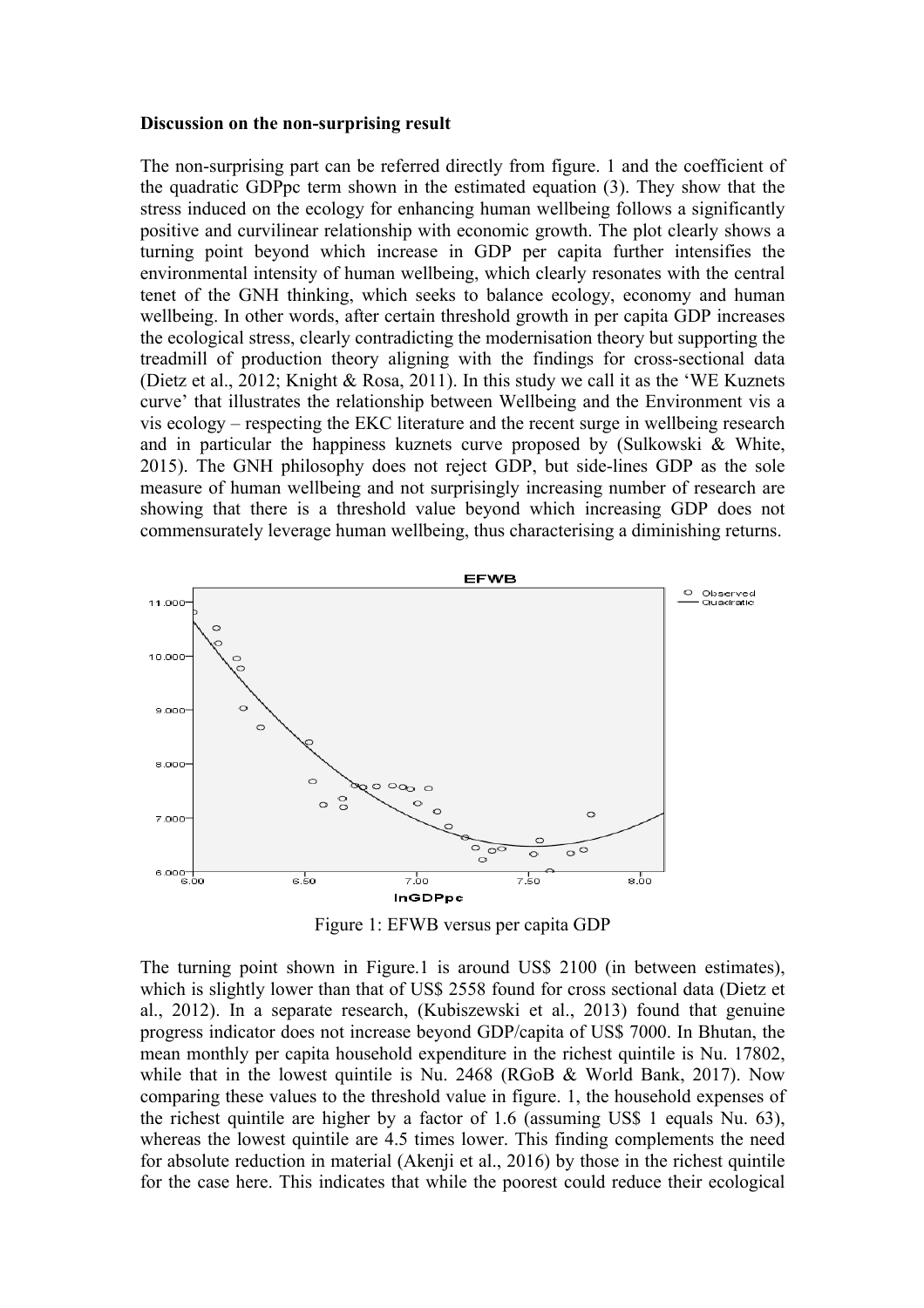stress by increasing their income, it is time for the richest to control their relentless expenditure to reduce their ecological footprint. This seemingly paradoxical effect of income on ecological footprint is well explained by the curvilinear relationship shown in figure. 1 – calling for convergence of per capita income to uphold a sustainable and happy society.

#### **Discussion on the surprising result**

The first surprising part of the finding is that the graph in Figure. 1 shows an early bend. This earlier bend raises a question - If the prevailing socio-cultural norms adheres itself to the sufficiency concept embedded in the GNH philosophy that attempts to balance material and non-material components of human wellbeing? The earlier bend in case of Bhutan could be explained perhaps by the fact that the majority of the Bhutanese people are dependent on subsistence farming and the natural resources, which has a minimal contribution to the stacking of GDP, while fulfilling the basic needs.

The next surprising part of the finding is that the coefficient of the population is negative, which in statistical terms means negative effect, that is, the growth in population will reduce the ecological intensity of human wellbeing in Bhutan. Is it possible or plausible? This finding may seem spurious to those who hold onto the theory of human ecology, which argues that population is the main driver of ecological and environmental degradation. Also population is one of the main factor in the IPAT and STIRPAT formulation. Furthermore, the finding contradicts the environmental impact of population growth highlighted in the national strategy of Bhutan (NEC, 1998). However, this part of the finding seems to align with the findings of (Toth & Szigeti, 2016) who claimed that it was over-consumption not over-population that is causing overshoot of the Earth. Lamb et al. (2014) also found negative coefficient of population growth on both the territorial-based and the consumption-based per capita carbon emissions. It is argued that such finding may be plausible in Bhutan as well since household size<sup>4</sup> tend to decrease as the per capita income increases - that is, a fewer people in a house, the corollary being size of house (i.e the physical living space) per capita increases, which follows the lines of reasoning posed by Lamb et al. (2014). The household size in Bhutan decreased from 5.3 to 3.2 as we moved from the lowest quintile to the highest quintile (RGoB & World Bank, 2017). Furthermore, it is likely to see strong correlation between the consumption-based carbon emissions and the ecological footprint, which is a consumption based indicator. The other plausible reason could be due to the low population density leading to a higher per capita ecological footprint in Bhutan (GNHC, 2014). Rural Bhutan accounts for 66% of the total population and 64% of total households in 2016 (BLSS, 2017). The average per capita ecological footprint of a rural Bhutanese is  $1.86$  bha<sup>5</sup>, which is higher than that for the urban Bhutanese at 1.74 bha (GNHC, 2014). But urbanisation in Bhutan is striding at a rapid pace and it is expected to reach 77% by 2040 (ADB, 2011). The high per capita ecological footprint could also be attributed to the lower bio-productivity in land-use for production of good and services in Bhutan.

 <sup>4</sup> Household size means the number of people living in one house; whereas size of house means the physical area of the housing structure.

<sup>5</sup> bha – Bhutan hectare, which is the global hectare (gha) modified to Bhutan's context.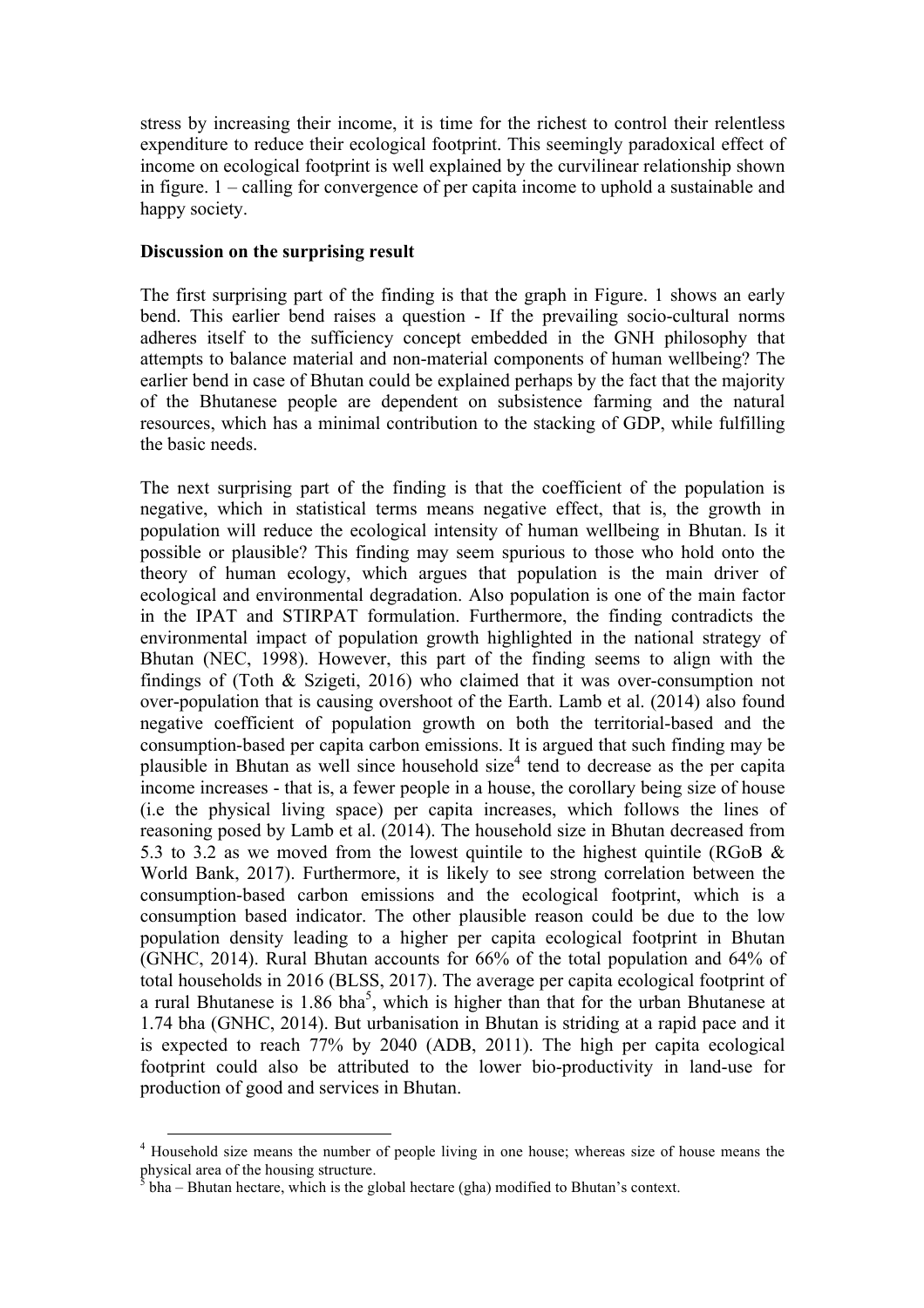### **The caveats of this study**

This study have some inherent limitations attributable to statistical inferences from the available data sets as vividly commented by (Toth & Szigeti, 2016), 'expecting precise result from a rough data set is a statistical illusion'. Furthermore, the choice of different proxy variables may show a different result. However the availability of data needs to be considered. Our study used 33 years of time series data, while a longer time series data could have a better statistical inferences, especially in reducing the variances. These limitations are widely known in the literature (Pérez-Suárez & López-Menéndez, 2015).

### **Conclusion**

Using established econometrics techniques, this study has attempted to interlink the relationships among the trilemma challenges of Bhutan - integrating wellbeing (i.e GNH), economic growth (i.e. GDP) and ecological footprint (i.e. environmental concerns). This paper contributed to disciplining the conjectures of normative understanding around the trilemma issues in Bhutan through vigorous analysis of the time series data on some of the key variables.

Using Bhutan as a case study, this research contributed to the highly debated issue on the tri-junctures of economic development, human wellbeing and environmental/ecological impact. Within the validity of the time series data, the case study of Bhutan supports the treadmill of production theory against the modernisation theory. To some extent this research can be considered as a formal attempt to place the case of Bhutan into the burgeoning literature on analysing the environmental impact of enhancing human wellbeing in the framework of Environmental Kuznets Curve theory. The U-shaped and curvilinear graphical plot observed in this research also complements the core goal of the GNH development paradigm that seeks for a balanced development. Suggesting the likely convergence between the GNH paradigm and the treadmill of production theory – at least on the concern of environmental degradation front that is caused by economic growth at any cost.

While this study is first of its kind for Bhutan, it shows a promising line of research that may further inquire into the socio-technical structure of the Bhutanese economy.

### **Acknowledgement**

The author would like to thank the Government of Australia for providing the Research Training Programme (RTP) scholarship. He also would like to thank the support rendered by his supervisors, Professor Peter Newman and Dr. Vanessa Rauland, while any errors remain the sole responsibilities of the author.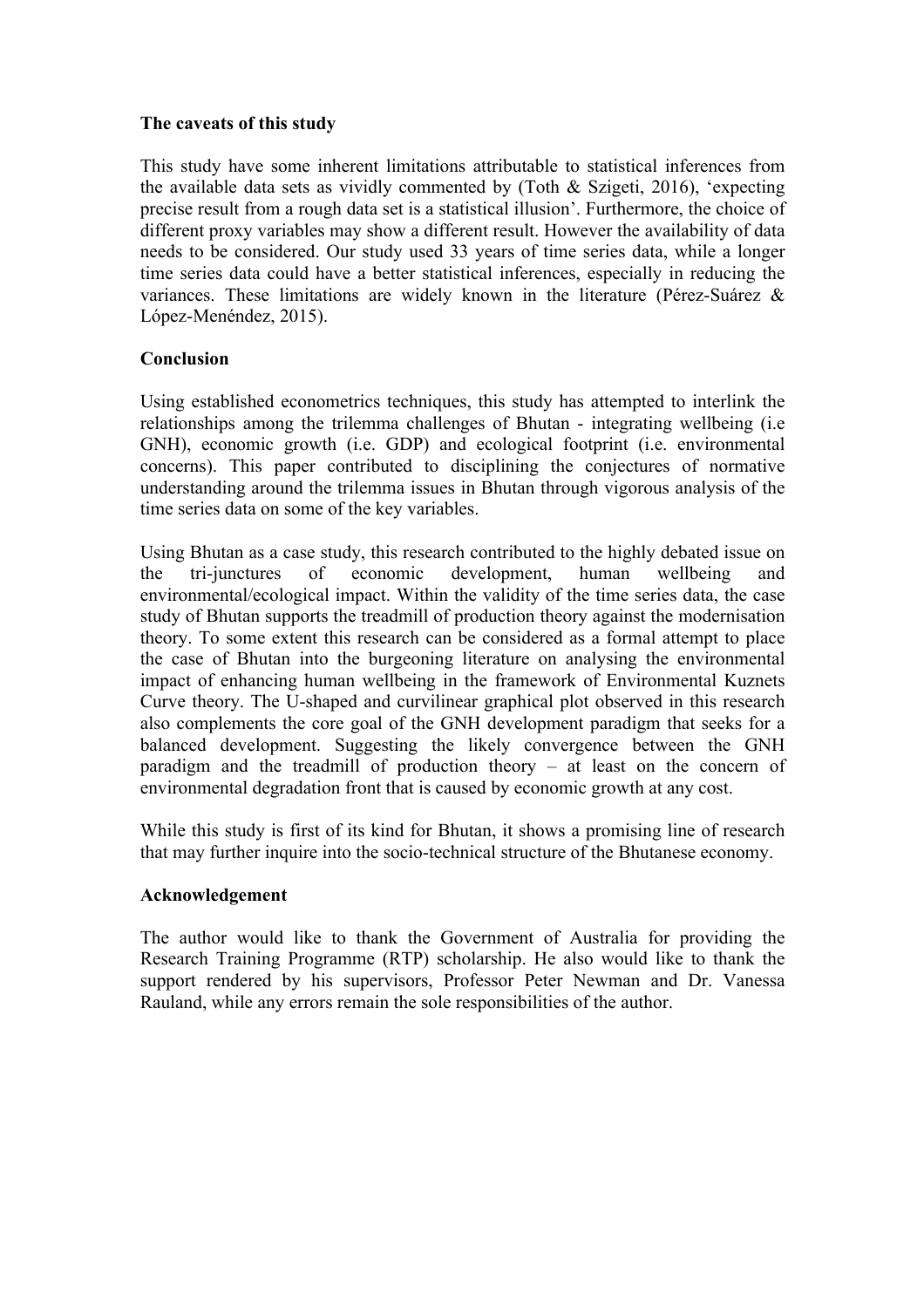### **References**

ADB. (2011). *Bhutan Transport 2040 Integrated Strategic Vision*. Retrieved from

Akenji, L., Bengtsson, M., Bleischwitz, R., Tukker, A., & Schandl, H. (2016). Ossified materialism: introduction to the special volume on absolute reductions in materials throughput and emissions. *Journal of Cleaner Production, 132*, 1-12. doi:10.1016/j.jclepro.2016.03.071

Al-mulali, U., Weng-Wai, C., Sheau-Ting, L., & Mohammed, A. H. (2015). Investigating the environmental Kuznets curve (EKC) hypothesis by utilizing the ecological footprint as an indicator of environmental degradation. *Ecological Indicators, 48*, 315-323. doi:10.1016/j.ecolind.2014.08.029

Allison, E. (2012). Gross National Happiness. *THE BERKSHIRE ENCYCLOPEDIA OF SUSTAINABILITY: MEASUREMENTS, INDICATORS, AND RESEARCH METHODS FOR SUSTAINABILITY*, 180-184.

Brooks, J. S. (2013). Avoiding the Limits to Growth: Gross National Happiness in Bhutan as a Model for Sustainable Development. *Sustainability, 5*(9), 3640-3664. doi:10.3390/su5093640

Dietz, T., Rosa, E. A., & York, R. (2009). Environmentally Efficient Well-Being: Rethinking Sustainability as the Relationship between Human Well-being and Environmental Impacts. *Human Ecology Review, 16*(1), 114-123.

Dietz, T., Rosa, E. A., & York, R. (2012). Environmentally efficient well-being: Is there a Kuznets curve? *Applied Geography, 32*(1), 21-28. doi:10.1016/j.apgeog.2010.10.011

Feng, J., & Yuan, J. (2016). Effect of technology innovation and spillovers on the carbon intensity of human well-being. *Springerplus, 5*, 346. doi:10.1186/s40064-016- 1984-0

Frame, B. (2005). Bhutan: a review of its approach to sustainable development. *Development in Practice, 15*(2), 216-221. doi:10.1080/09614520500041963

GFN. (2016). *Global Footprint Network. National Footprint Accounts, 2016 Edition*. Retrieved from: www.footprintnetwork.org

GNHC. (2014). *Ecological Footprint of Bhutan and its Regions*. Retrieved from Grossman, G., & Krueger, A. (1995). Economic growth and the environment. *The Quarterly Journal of Economics, 110*(2), 353.

IHS, G. (2014). EViews 9 User's Guide I and II. In I. G. Inc. (Ed.). Jorgenson, A., K. (2014). Economic development and the carbon intensity of human well- being. *Nature Climate Change, 4*(3), 186. doi:10.1038/nclimate2110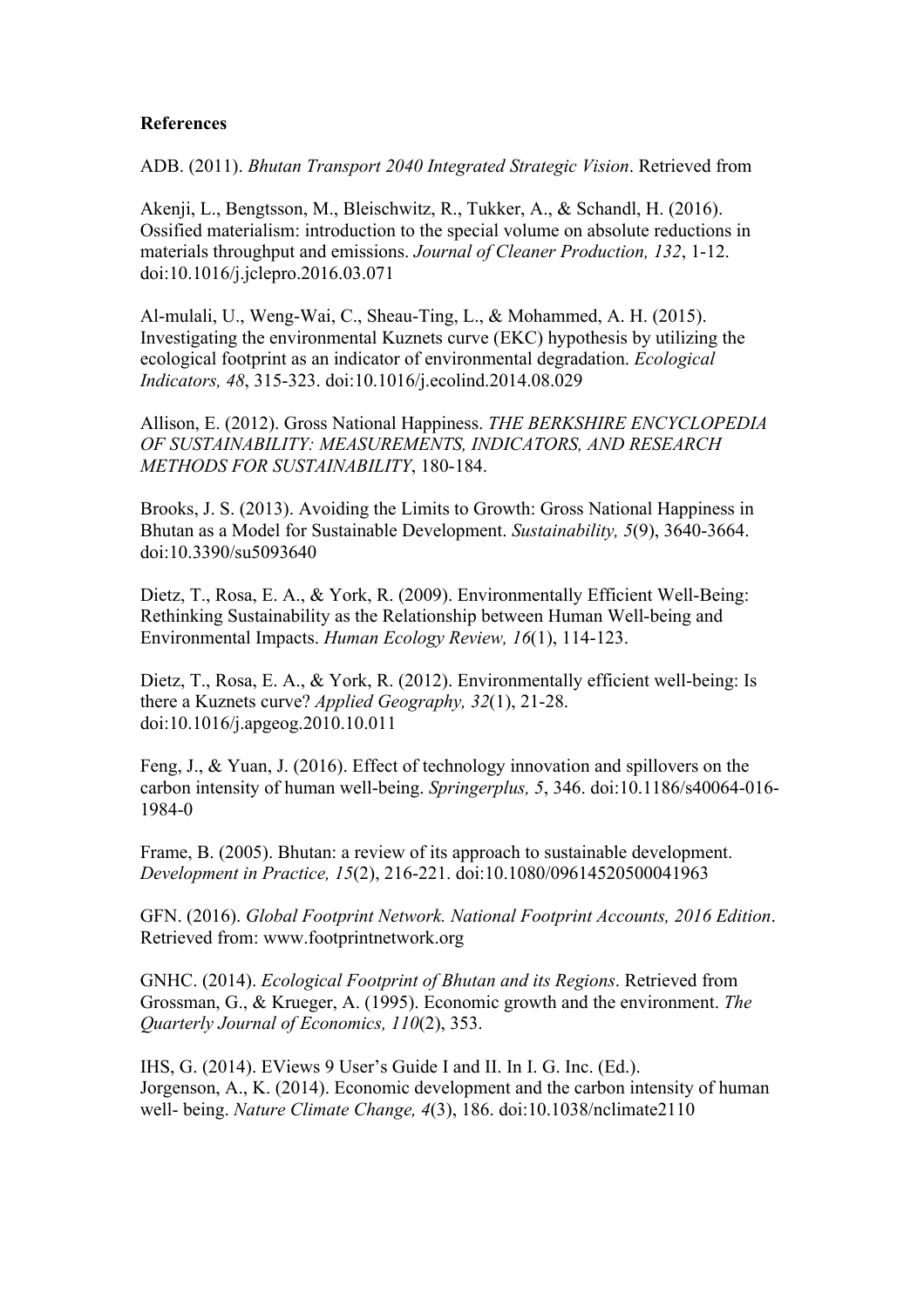Kijima, M., Nishide, K., & Ohyama, A. (2010). Economic models for the environmental Kuznets curve: A survey. *Journal of Economic Dynamics and Control, 34*(7), 1187-1201. doi:10.1016/j.jedc.2010.03.010

Knight, K. W., & Rosa, E. A. (2011). The environmental efficiency of well-being: A cross-national analysis. *Social Science Research, 40*(3), 931-949. doi:10.1016/j.ssresearch.2010.11.002

Kubiszewski, I., Costanza, R., Franco, C., Lawn, P., Talberth, J., Jackson, T., & Aylmer, C. (2013). Beyond GDP: Measuring and achieving global genuine progress. *Ecological Economics, 93*, 57-68. doi:10.1016/j.ecolecon.2013.04.019

Lamb, W. F. (2016). Which countries avoid carbon-intensive development? *Journal of Cleaner Production, 131*, 523-533. doi:10.1016/j.jclepro.2016.04.148

Lamb, W. F., Steinberger, J. K., Bows-Larkin, A., Peters, G. P., Roberts, J. T., & Wood, F. R. (2014). Transitions in pathways of human development and carbon emissions. *Environmental Research Letters, 9*(1), 014011. doi:10.1088/1748- 9326/9/1/014011

NEC. (1998). *The Middle Path: National Environment Strategy for Bhutan*. Retrieved from Thimphu, Bhutan:

Newman, P. (2017). Decoupling Economic Growth from Fossil Fuels. *Modern Economy, 08*(06), 791-805. doi:10.4236/me.2017.86055

Pérez-Suárez, R., & López-Menéndez, A. J. (2015). Growing green? Forecasting CO2 emissions with Environmental Kuznets Curves and Logistic Growth Models. *Environmental Science & Policy, 54*, 428-437. doi:10.1016/j.envsci.2015.07.015

RGoB, & World Bank. (2017). *Bhutan Living Standards Survey Report*. Retrieved from Thimphu: http://www.nsb.gov.bt/publication/files/pub2yo10667rb.pdf

Rockström, J., Steffen, W., Noone, K., Persson, Å., Chapin, I., F.S., , Lambin, E., . . . J., F. (2009). A safe operating space for humanity. *Nature, 461*.

Rogelj, J., Luderer, G., Pietzcker, R. C., Kriegler, E., Schaeffer, M., Krey, V., & Riahi, K. (2015). Energy system transformations for limiting end-of-century warming to below 1.5 °C. *Nature Climate Change*.

Rogelj, J., Schaeffer, M., Meinshausen, M., Knutti, R., Alcamo, J., Riahi, K., & Hare, W. (2015). Zero emission targets as long-term global goals for climate protection. *Environmental Research Letters, 10*(10), 105007. doi:10.1088/1748- 9326/10/10/105007

Song, T., Zheng, T., & Tong, L. (2008). An empirical test of the environmental Kuznets curve in China: A panel cointegration approach. *China Economic Review, 19*(3), 381-392. doi:10.1016/j.chieco.2007.10.001